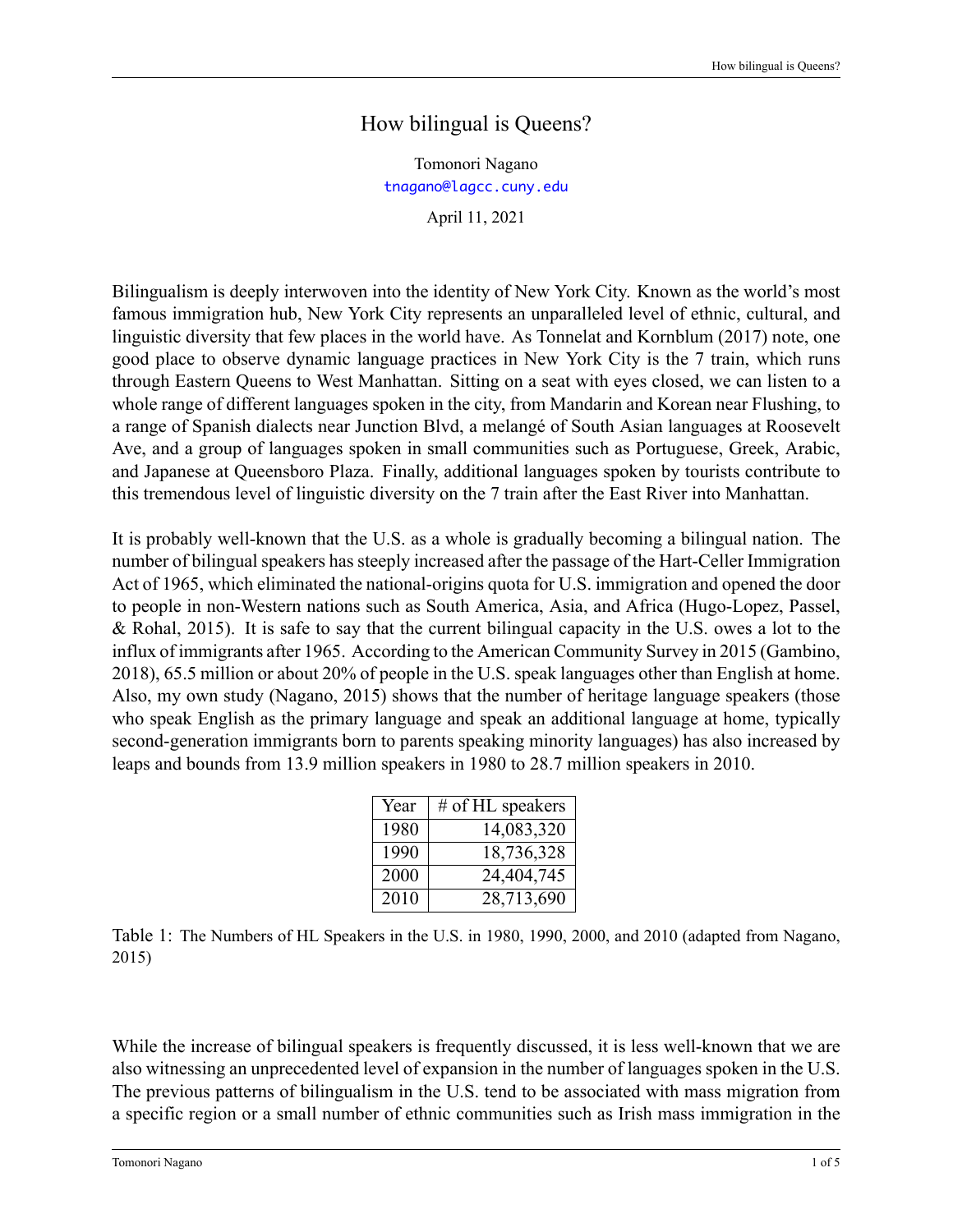1830's 1840's, immigration from Southern and Eastern Europe in the 1880's, and immigration from Latin America in the late 20th century. As a consequence, bilingual speakers in the past spoke a relatively small set of languages in the U.S. such as German, French, Italian, Polish, Russian, and Spanish. What we have been witnessing in the past few decades is, however, a large number of languages spoken by relatively small numbers of people.

A comparison of the U.S. census data between 1980 and 2010 [\(Nagano](#page-4-0), [2015](#page-4-0)) can illustrate this fact. As mentioned above, the total number of heritage speakers increased from 13.9 million speakers to 28.7 speakers (an increase by 107%) between 1980 and 2010. The table below shows languages that increased in number of speakers at more than the average rate. For example, Spanish, which is by far the largest heritage language group, shows a growth of 163%. However, Spanish is not among the languages that show the fastest growth. In fact, nearly a half of contemporary bilingual speakers in the U.S. speak languages other than Spanish, including languages that were barely attested in 1980 (such as Dravidian languages, Amharic and other Ethiopian languages, and Tibetan).

| Language                 | 1980       | 2010       | Increase |
|--------------------------|------------|------------|----------|
| Dravidian                | 26,900     | 423,649    | 1475%    |
| Amharic, Ethiopian, etc. | 8,180      | 108,221    | 1223%    |
| Tibetan                  | 5,880      | 75,687     | 1187%    |
| Albanian                 | 7,000      | 77,777     | 1011%    |
| Sub-Saharan Africa       | 35,820     | 335,973    | 838%     |
| Indonesian               | 11,040     | 97,439     | 783%     |
| Other ES Asian           | 8,760      | 67,401     | 669%     |
| Hindi and related        | 163,760    | 1,185,354  | 624%     |
| Russian                  | 88,000     | 481,380    | 447%     |
| Vietnamese               | 113,800    | 540,677    | 375%     |
| Rumanian                 | 20,140     | 76,918     | 282%     |
| Turkish                  | 18,460     | 66,476     | 260%     |
| Chinese                  | 375,800    | 1,233,957  | 228%     |
| Arabic                   | 146,140    | 439,744    | 201%     |
| Spanish                  | 6,465,280  | 17,013,399 | 163%     |
| Korean                   | 187,700    | 487,432    | 160%     |
| Filipino, Tagalog        | 354,800    | 789,915    | 123%     |
| ALL                      | 13,869,680 | 28,713,690 | 107%     |

|                       | Table 2: The Numbers and Increase Rates of HL Speakers by Language in 1980 and 2010 (adapted |  |
|-----------------------|----------------------------------------------------------------------------------------------|--|
| from Nagano, $2015$ ) |                                                                                              |  |

What we see on the 7 train is an epitome of this unprecedented level of linguistic diversity in Queens, which is the host of many of these new languages in the U.S. For example, a Tibetan community in Jackson Heights is one of the few ethnic enclaves for Tibetan speakers in the U.S. that have emerged since 1965. In order to visually illustrate these linguistic enclaves of less commonly spoken languages in Queens, I have represented different languages spoken in each of Queens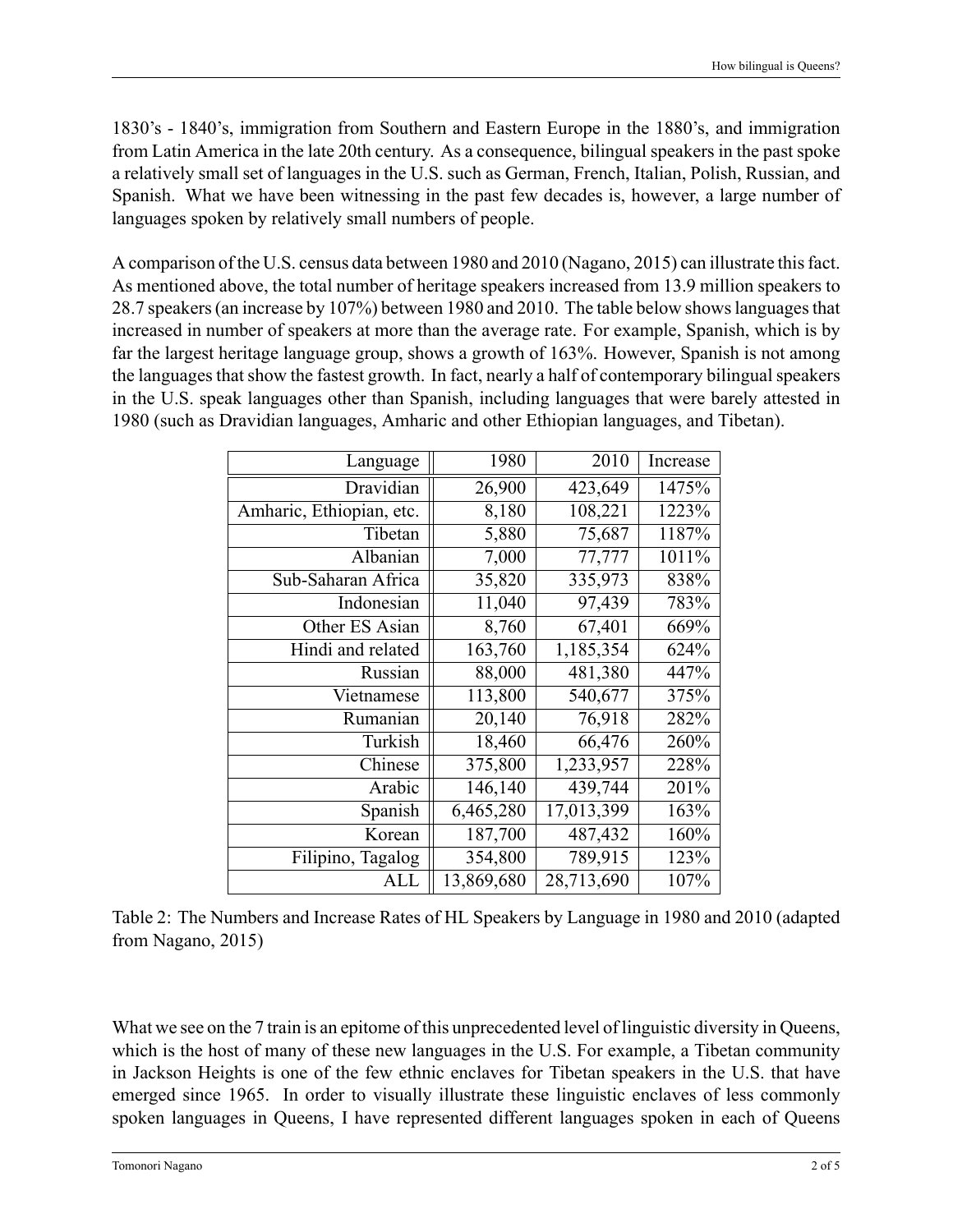community district (see the following links for the language maps for Manhattan [[https://bit](https://bit.ly/3mBtkwG) [.ly/3mBtkwG](https://bit.ly/3mBtkwG)], Bronx [<https://bit.ly/3a263Py>], and Brooklyn [<https://bit.ly/3uKOdIv>]).



Figure 1: Linguistic Diversity Map of Queens (The number of speakers of languages other than English in different Community Districts. American Community Survey [5 years] data in 2019 were retrieved via IPUMS (<https://usa.ipums.org/usa/>). PDF version at <https://bit.ly/3wJwkf9>).

The map shows extremely rich linguistic communities in the immediate neighborhood of LaGuardia Community College, including such languages as Arabic (Astoria/Long Island & Ridgewood, Glendale/Middle Village), Bengali (Jamaica, Hollis/St. Albans & Briarwood, Fresh Meadows/Hillcrest),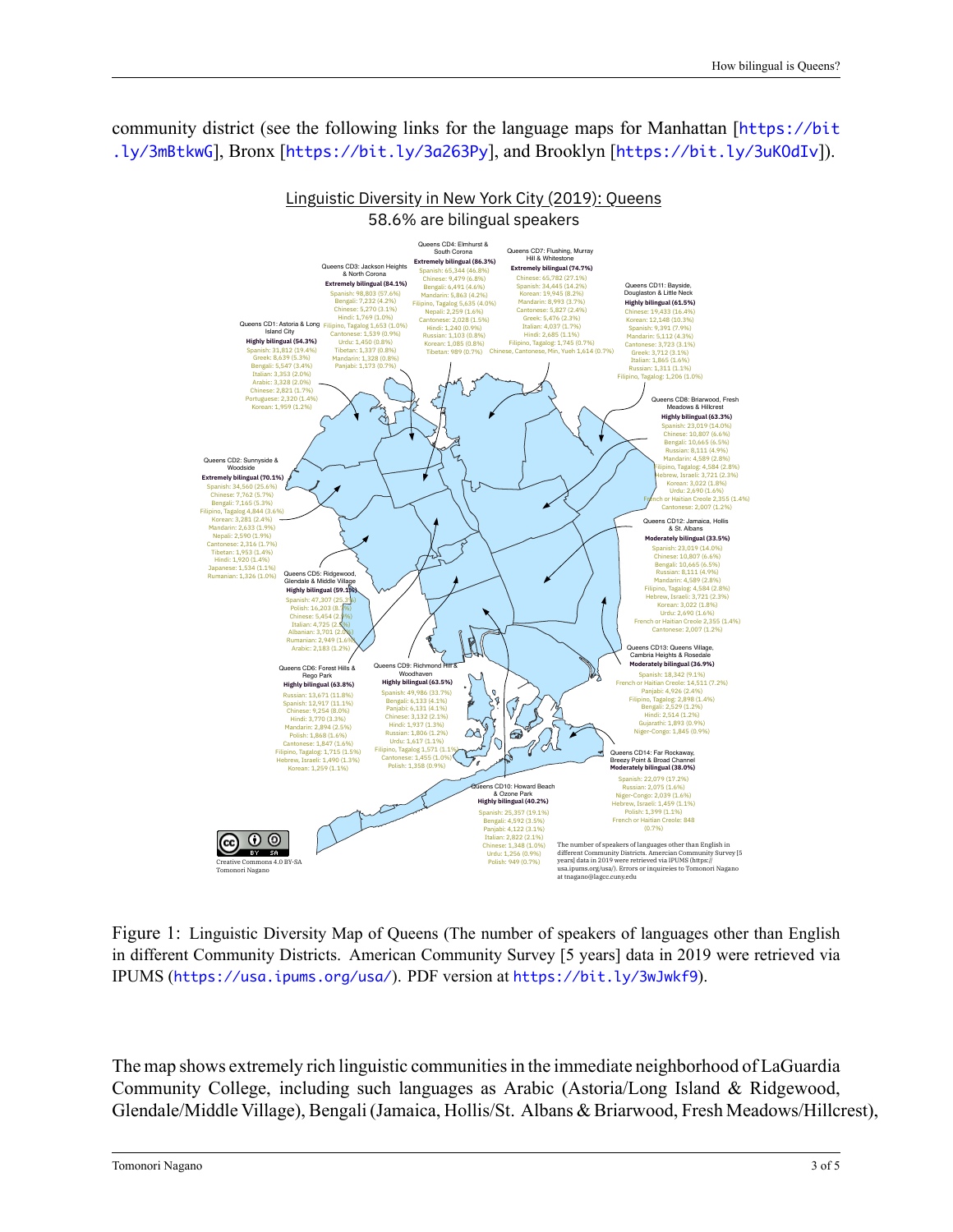Chinese (Mandarin, Cantonese, Min, Yueh) (Flushing, Murray Hill/Whitestone & Bayside, Douglaston/Little Neck), Filipino (Tagalog) (Elmhurst/South Corona & Sunnyside/Woodside), French or Haitian Creole (Queens Village, Cambria Heights/Rosedale & Jamaica, Hollis/St. Albans), Hindi/Urdu (Forest Hills/Rego Park & Jamaica, Hollis/St. Albans), Italian (Ridgewood, Glendale/Middle Village & Flushing, Murray Hill/Whitestone), Japanese (Sunnyside/Woodside), Korean (Flushing, Murray Hill/Whitestone & Bayside, Douglaston/Little Neck), Nepali (Sunnyside/Woodside & Elmhurst/South Corona), Polish (Ridgewood, Glendale/Middle Village), Russian (Forest Hills/Rego Park), and Tibetan (Sunnyside/Woodside & Jackson Heights/North Corona).

When you take the 7 train next time, close your eyes and try listening to this astounding collection of language that cannot be seen anywhere else in the world.

Resources to learn more about linguistic diversity in Queens and NYC

- Clayman, Chris & Lee, Meredith (2010). *ethNYcity: The Nations, Tongues, and Faiths of Metropolitan New York*. New York, NY: Metro New York Baptist Association.
- Foner, Nancy Foner, N. (Ed.), (2013). *One Out of Three: Immigrant New York in the Twenty-First Century*. New York, NY: Columbia University Press.
- Funk, A. (2012). The Languages of New York State: A CUNY-NYSIEB Guide for Educators. The CUNY-NYSIEB.
- Gallaudet Research Institute (2011). Regional and National Summary Report of Data from the 2009-10 Annual Survey of Deaf and Hard of Hearing Children and Youth. Gallaudet University.
- Garcia, Ofelia & Fishman, Joshua A. Garcia, O. & Fishman, J. A. (Eds.), (2011). *The Multilingual Apple: Languages in New York City* (2nd). New York, NY: Walter de Gruyter.
- Lewis, P. M., Simons, G. F., & Fenning, C. (2015). Ethnologue: Languages of the United States. In P. M. Lewis, G. F. Simons, & C. Fenning (Eds.), *Ethnologue*. (pp. 18). Dallas, Texas: SIL.
- Potowski, Kim (2010). *Language diversity in the USA*. Cambridge, Mass.: Cambridge University Press.
- Tamasi, Susan & Antieau, Lamont (2014). *Language and Linguistic Diversity in the US: An Introduction*. New York, NY: Routledge.

## **References**

- <span id="page-3-1"></span>Gambino, C. (2018). *American community survey redesign of language-spoken-at-home data,* 2016 (Working Paper No. SEHSD Working Paper Number 2018-31). Washington, D.C.: U.S. Census Bureau.
- <span id="page-3-0"></span>HugoLopez, M., Passel, J., & Rohal, M. (2015). *Modern immigration wave brings 59 million to U.S., driving population growth and change through 2065* (Tech. Rep.). Washington, D.C.: Pew Research Center.